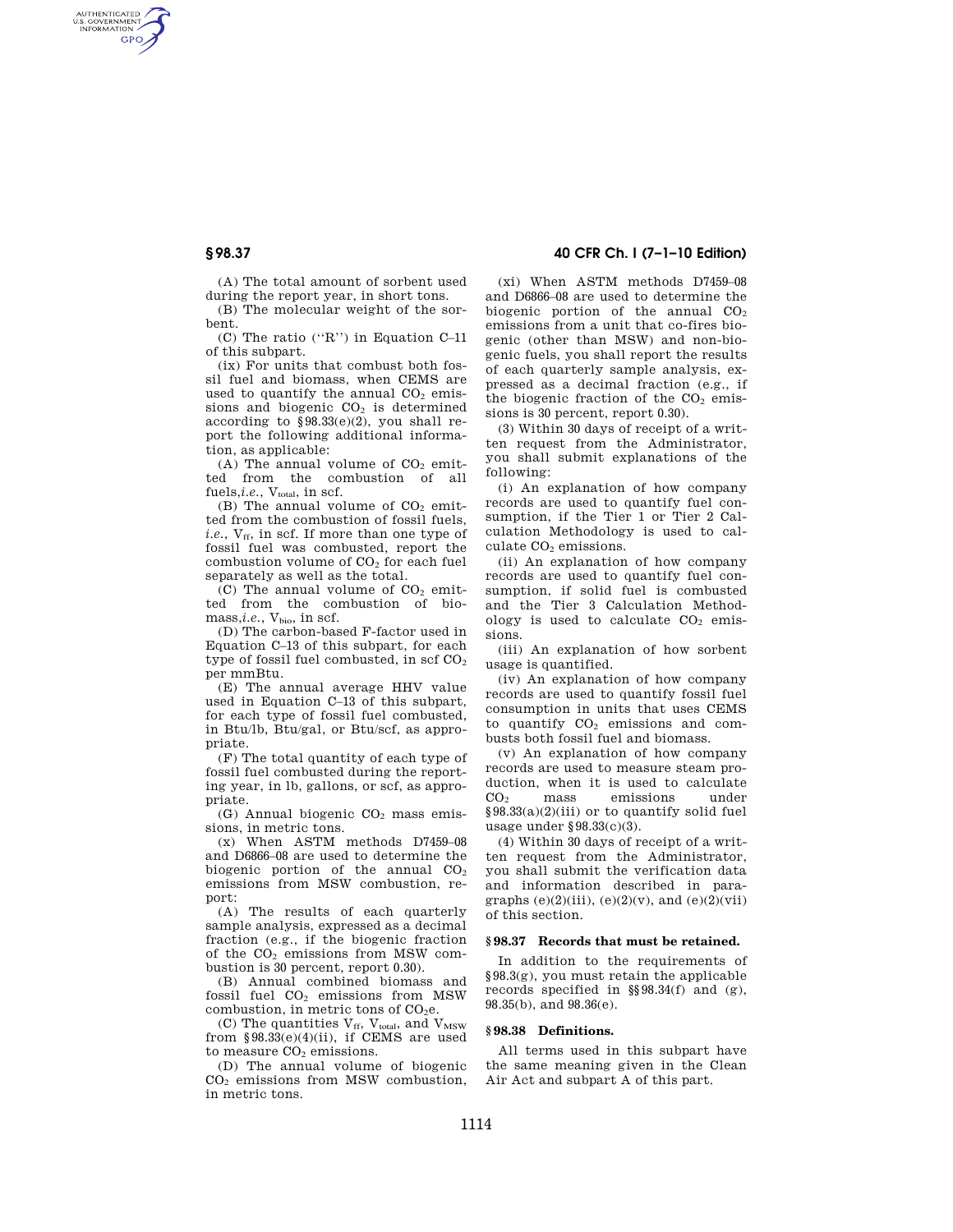## **Environmental Protection Agency**

## Pt. 98, Subpt. C, Table C-1

| TABLE C-1 TO SUBPART C OF PART 98-DEFAULT CO <sub>2</sub> EMISSION FACTORS AND HIGH HEAT VALUES |  |
|-------------------------------------------------------------------------------------------------|--|
| FOR VARIOUS TYPES OF FUEL                                                                       |  |

| Fuel type                           | Default high heat<br>value | Default CO <sub>2</sub><br>emission factor |
|-------------------------------------|----------------------------|--------------------------------------------|
| Coal and coke                       | mmBtu/short ton            | kg CO <sub>2</sub> /mmBtu                  |
|                                     | 25.09                      | 103.54                                     |
|                                     | 24.93                      | 93.40                                      |
|                                     | 17.25                      | 97.02                                      |
|                                     | 14.21                      | 96.36                                      |
|                                     | 24.80                      | 102.04                                     |
|                                     | 21.39                      | 95.26                                      |
|                                     | 26.28                      | 93.65                                      |
|                                     |                            |                                            |
|                                     | 22.35<br>19.73             | 93.91<br>94.38                             |
| Natural gas                         | mmBtu/scf                  | kg CO <sub>2</sub> /mmBtu                  |
|                                     | $1.028 \times 10^{-3}$     | 53.02                                      |
| Petroleum products                  | mmBtu/gallon               | kg CO <sub>2</sub> /mmBtu                  |
|                                     | 0.139                      | 73.25                                      |
|                                     | 0.138                      | 73.96                                      |
|                                     | 0.146                      | 75.04                                      |
|                                     | 0.140                      | 72.93                                      |
|                                     | 0.150                      | 75.10                                      |
|                                     |                            |                                            |
|                                     | 0.143                      | 66.72                                      |
|                                     | 0.135                      | 75.20                                      |
|                                     | 0.092                      | 62.98                                      |
|                                     | 0.091                      | 61.46                                      |
|                                     | 0.091                      | 65.95                                      |
|                                     | 0.096                      | 62.64                                      |
|                                     | 0.100                      | 67.43                                      |
|                                     | 0.097                      | 64.91                                      |
|                                     | 0.103                      | 67.74                                      |
|                                     | 0.101                      | 65.15                                      |
|                                     | 0.103                      | 67.73                                      |
|                                     | 0.125                      | 68.02                                      |
|                                     | 0.110                      | 66.83                                      |
|                                     | 0.139                      | 76.22                                      |
|                                     | 0.110                      | 70.02                                      |
|                                     | 0.129                      | 70.97                                      |
|                                     | 0.143                      | 102.41                                     |
|                                     | 0.125                      | 72.34                                      |
|                                     | 0.139                      | 74.49                                      |
|                                     | 0.148                      | 74.92                                      |
|                                     | 0.144                      | 74.27                                      |
|                                     | 0.125                      | 70.22                                      |
|                                     | 0.120                      | 69.25                                      |
|                                     | 0.135                      | 72.22                                      |
|                                     | 0.158                      | 75.36                                      |
|                                     | 0.138                      | 74.49                                      |
| Fossil fuel-derived fuels (solid)   | mmBtu/short ton            | kg CO <sub>2</sub> /mmBtu                  |
|                                     | 9.95                       | 90.7                                       |
|                                     | 26.87                      | 85.97                                      |
| Fossil fuel-derived fuels (gaseous) | mmBtu/scf                  | kg CO <sub>2</sub> /mmBtu                  |
|                                     | $0.092 \times 10^{-3}$     | 274.32                                     |
|                                     | $0.599 \times 10^{-3}$     | 46.85                                      |
| Biomass fuels-solid                 | mmBtu/short ton            | kg CO <sub>2</sub> /mmBtu                  |
|                                     | 15.38                      | 93.80                                      |
|                                     | 8.25                       | 118.17                                     |
|                                     | 8.00                       | 111.84                                     |
|                                     | 25.83                      | 105.51                                     |
|                                     |                            |                                            |
| Biomass fuels-gaseous               | mmBtu/scf                  | kg CO <sub>2</sub> /mmBtu                  |
|                                     | $0.841 \times 10^{-3}$     | 52.07                                      |
|                                     |                            |                                            |